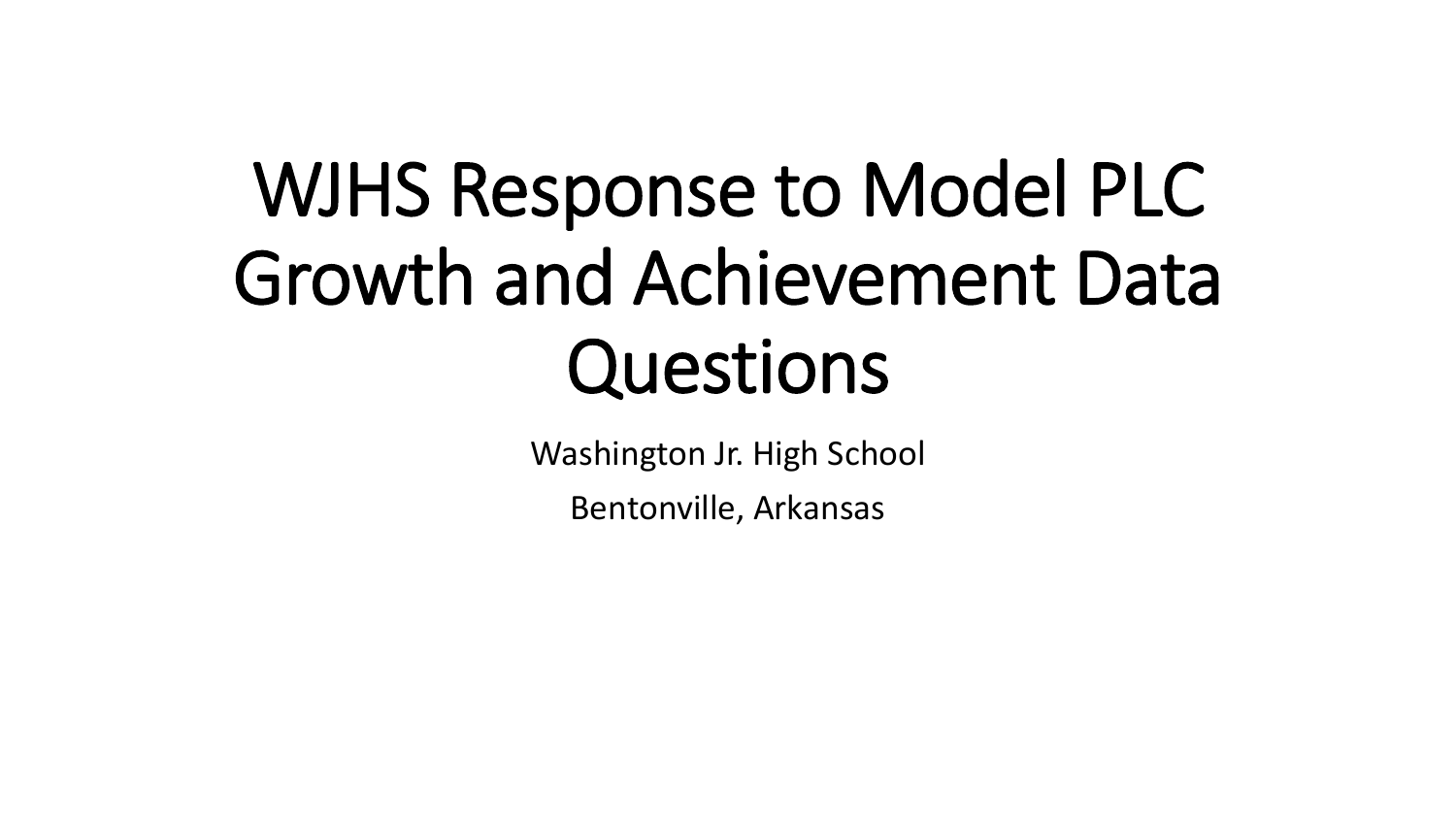### Data Sources

- [Office of Education Policy \(OEP\)](http://www.officeforeducationpolicy.org/arkansas-schools-data-recognition-data-and-letter-grades/) University of Arkansas-Arkansas Schools Data
- [MySchoolInfo](https://myschoolinfo.arkansas.gov/) [from the Arkansas Division of Elementary and](https://dese.ade.arkansas.gov/)  Secondary Education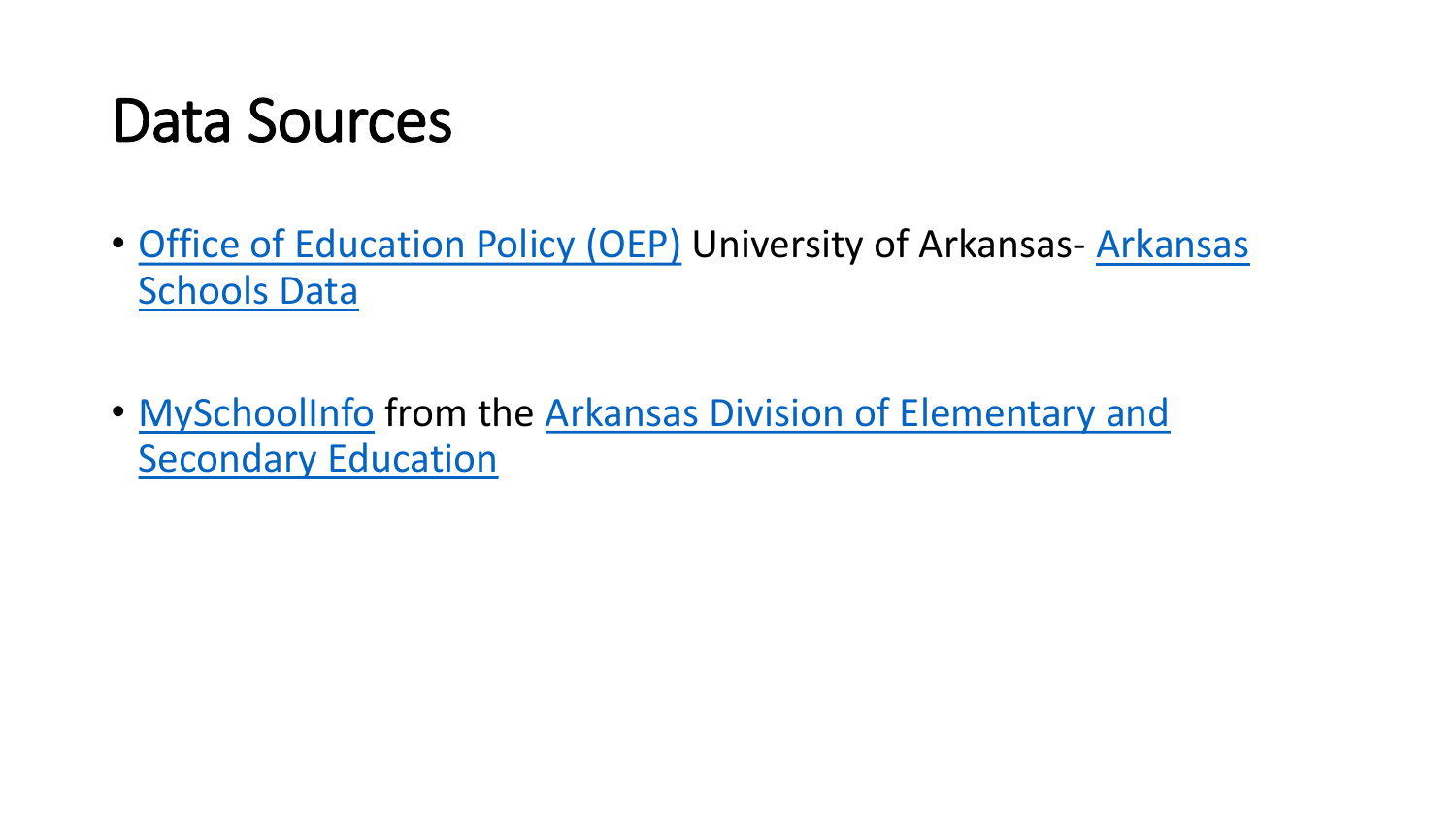### WJHS Response

• **The following information is intended to demonstrate tremendous academic growth and achievement for students of color, the economically disadvantaged, and/or those that have special needs.**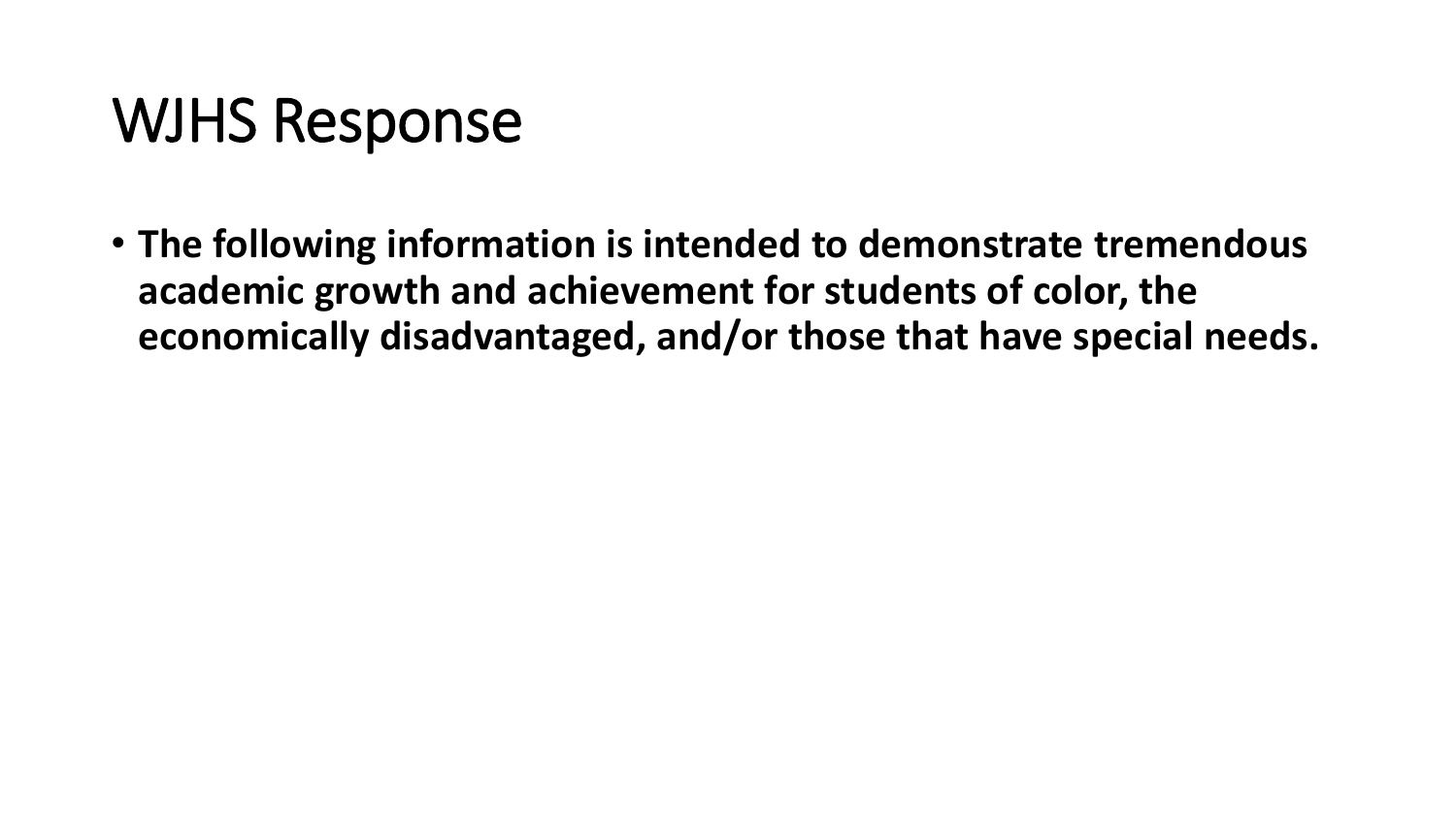## OEP Academic Growth & Achievement: Dramatic Improvement

**-Although the 2021 ACT Aspire scores that we initially reported in our application demonstrated a drop in overall achievement in some areas, the [OEP](https://www.officeforeducationpolicy.org/) data reveals that our percentile ranking in both Weighted Achievement and Value Added Growth increased dramatically during our implementation of PLC practices and collaborative teams for economically disadvantaged students, students of color, and those with special needs.**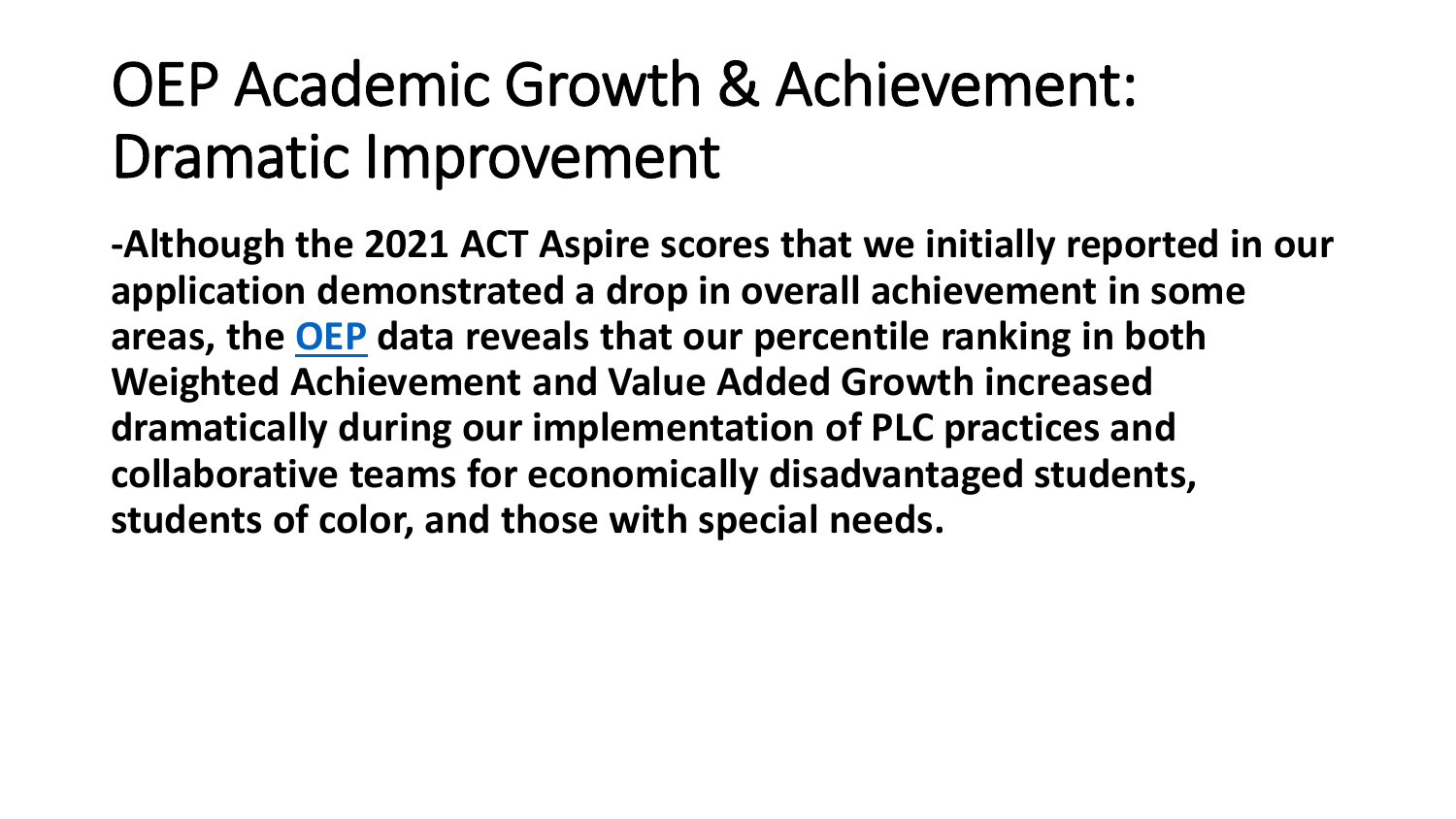

#### **WJHS OEP Data (Percentile Rank): Economically Disadvantaged**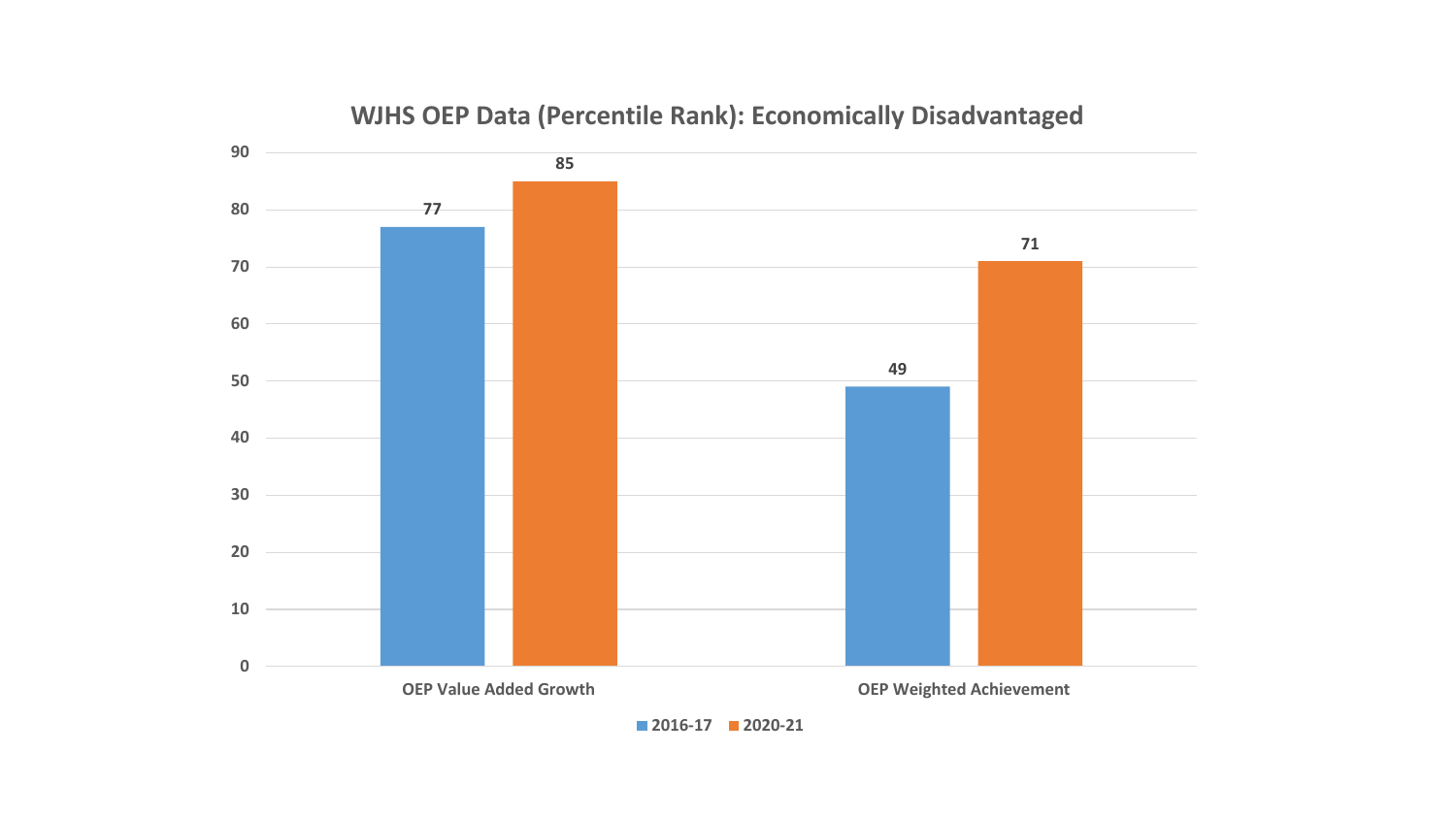

#### **WJHS OEP Data (Percentile Rank): Hispanic**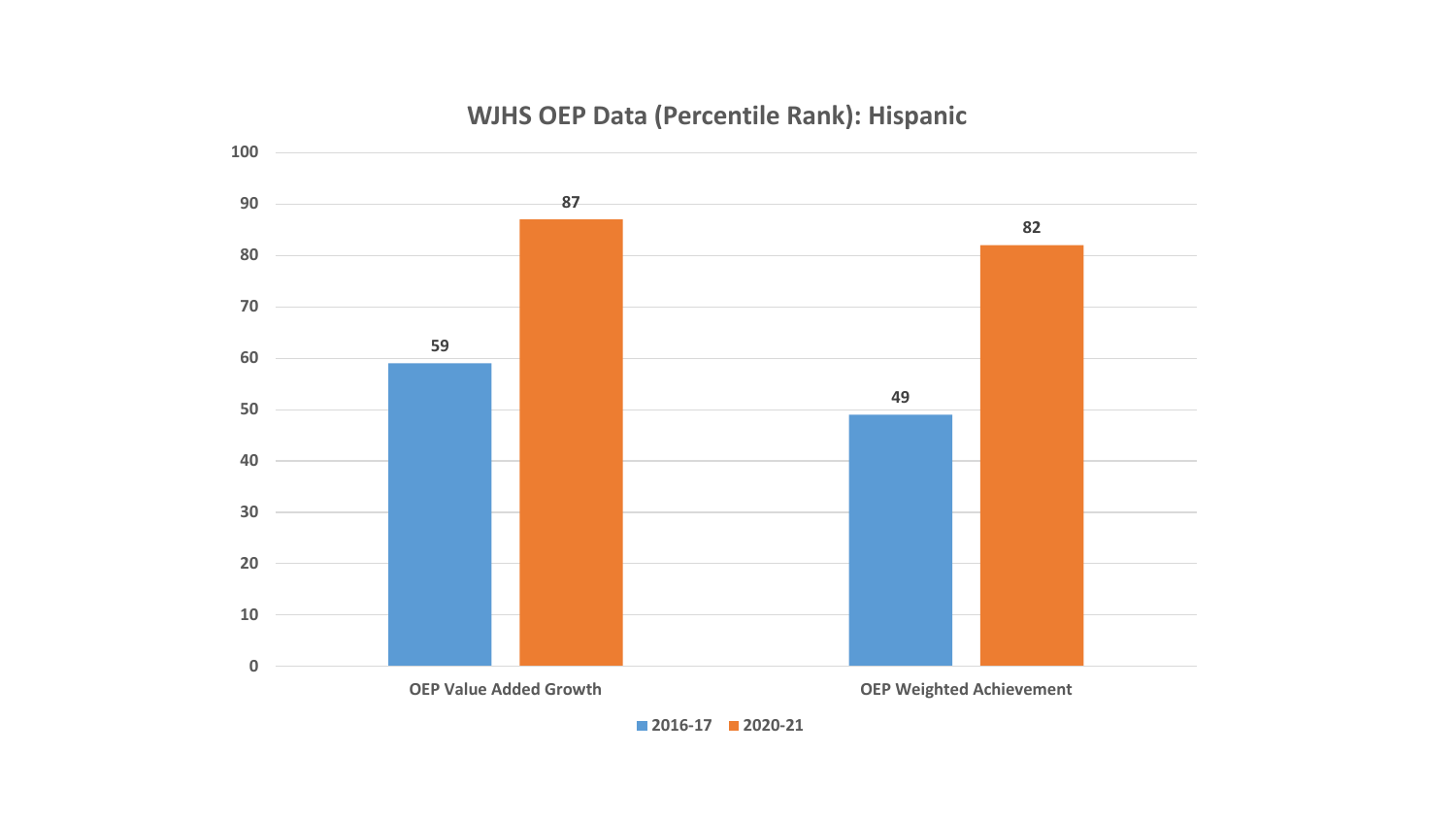

#### **WJHS OEP Data (Percentile Rank): African-American**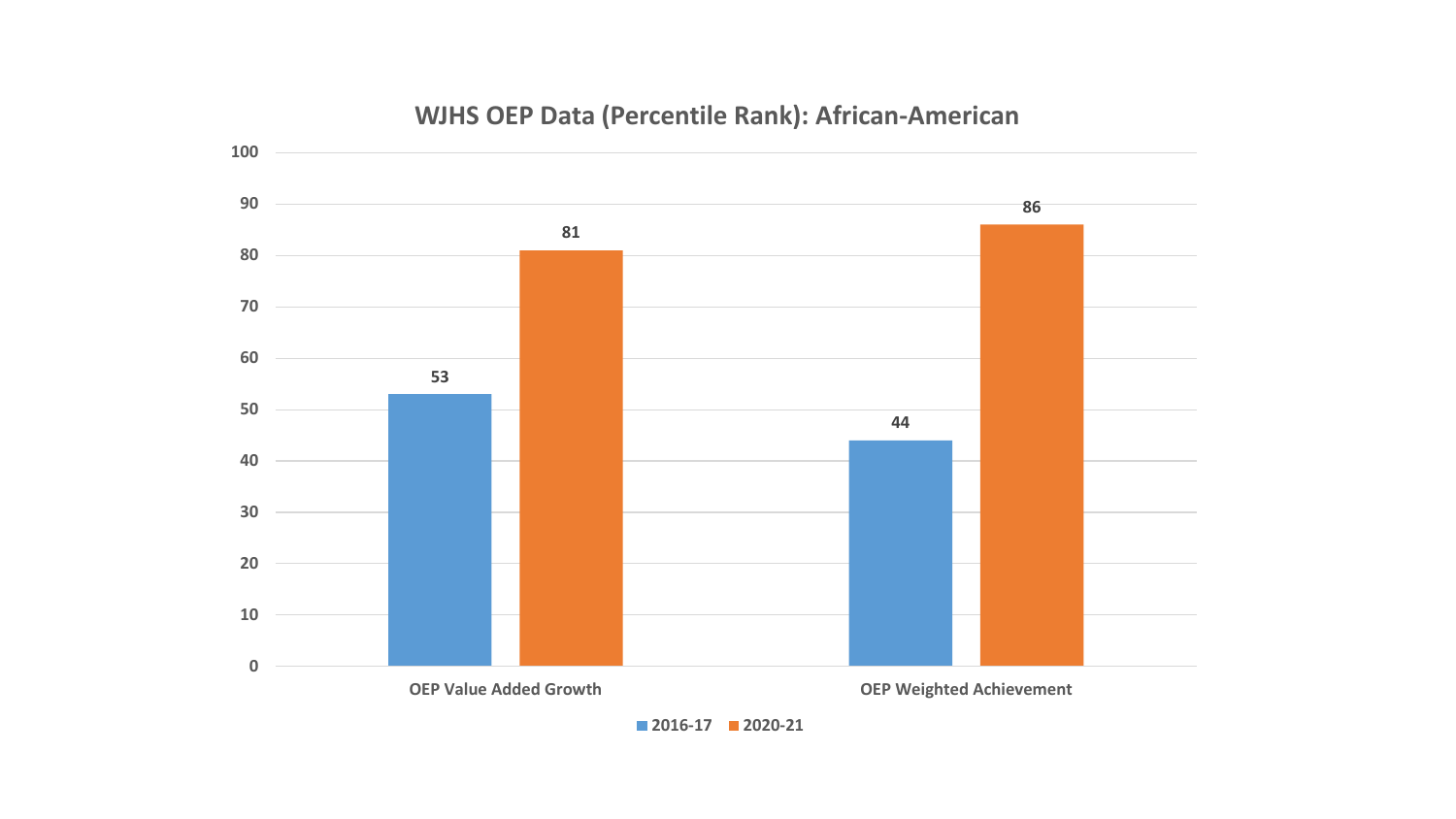

#### **WJHS OEP Data (Percentile Rank): Special Needs**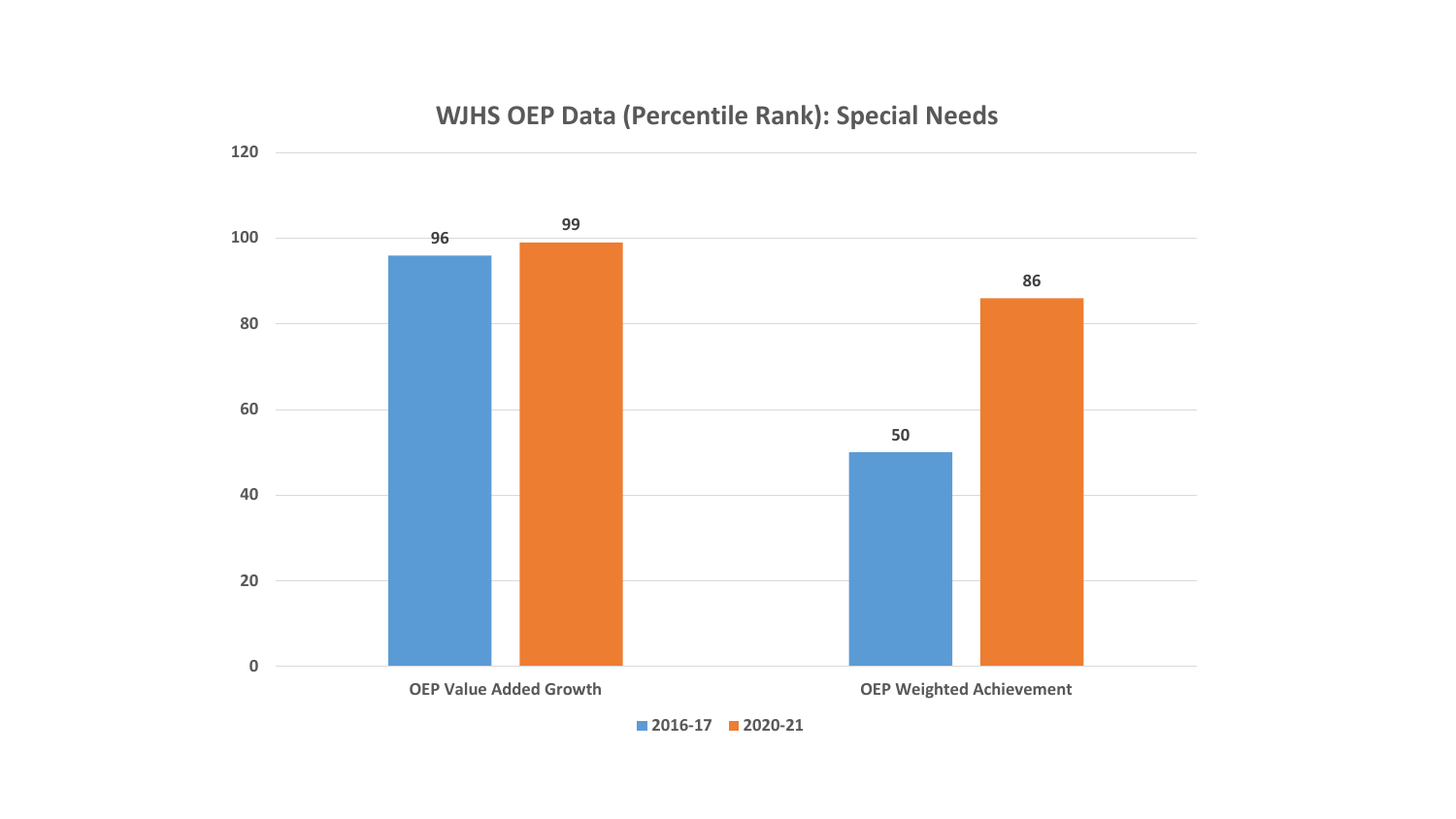## 7 th Grade ELA: Economically Disadvantaged

**Although the 2021 ACT Aspire scores that we initially reported in our application demonstrated a drop in overall achievement in 7th Grade Math for students with special needs, our MySchooIInfo Growth rose in 7th ELA for students with special needs from 2018-19 to 2020-2021.**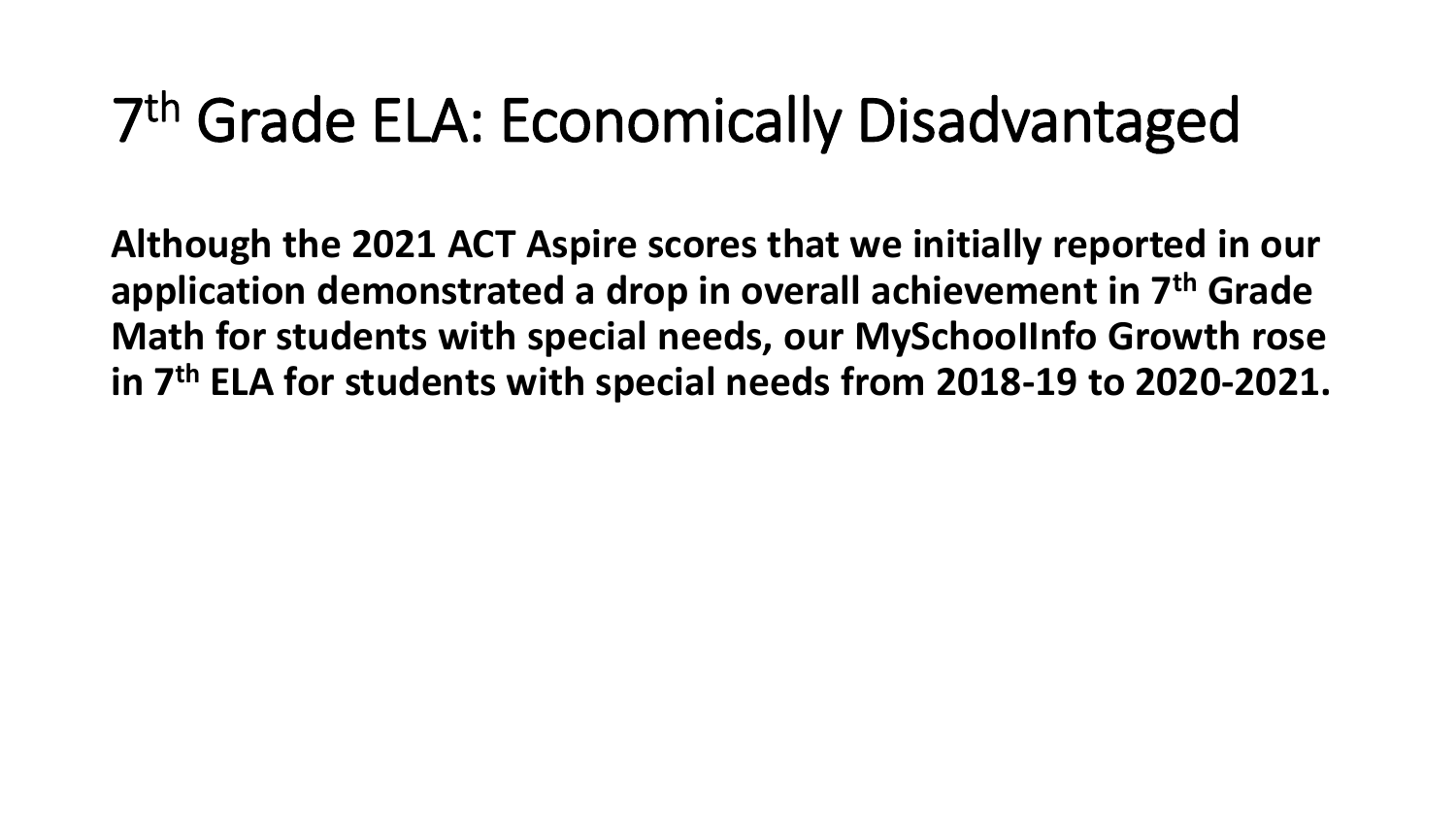

#### **WJHS MySchoolInfo Data: Economically Disadvantaged 7th ELA**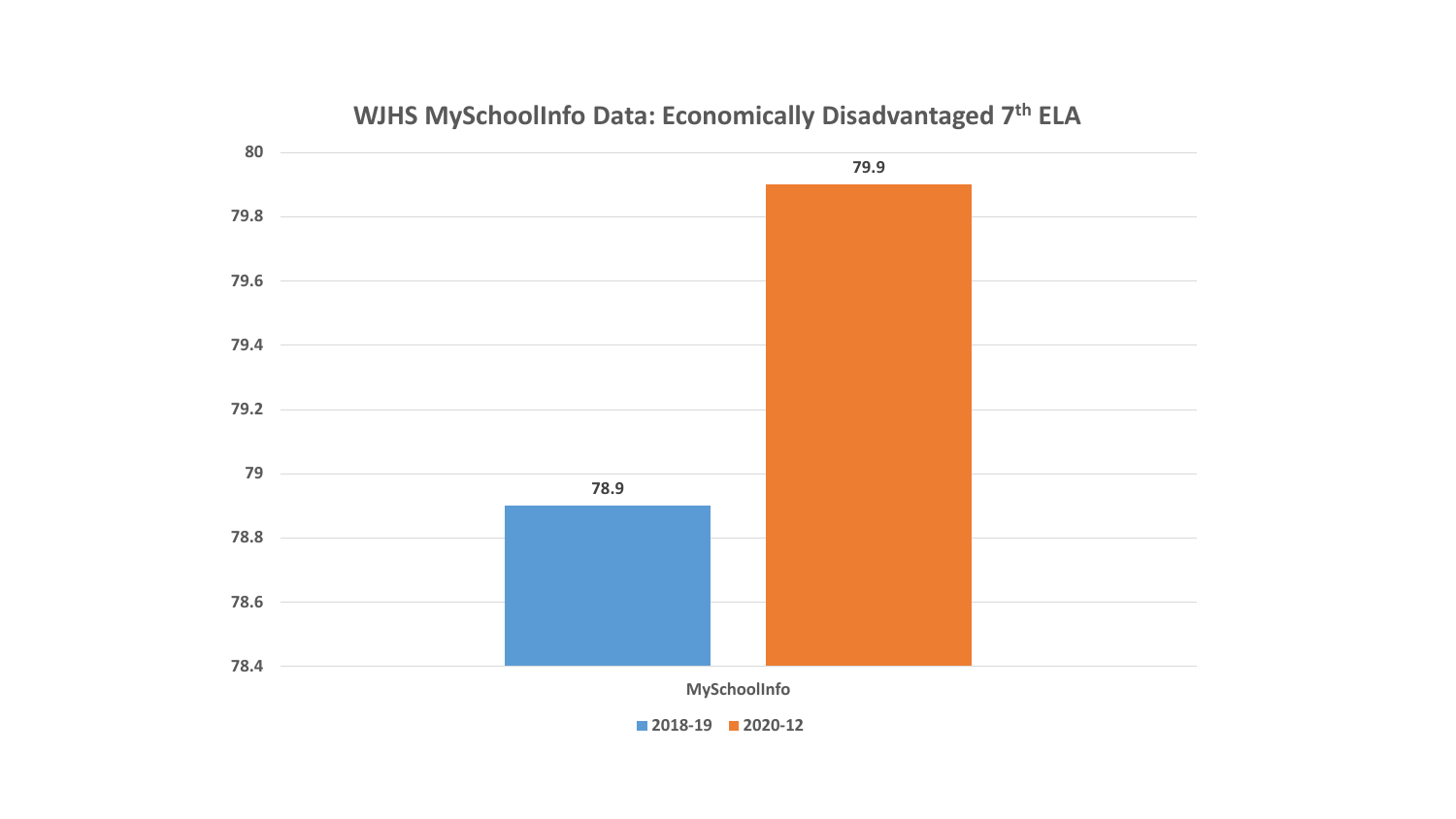## 7 th Grade Math: Special Needs

**Although the 2021 ACT Aspire scores that we initially reported in our application demonstrated a drop in overall achievement in 7th Grade Math for students with special needs, our MySchooIInfo Growth rose two points in 7th Math for students with special needs from 2018-19 to 2020-2021.**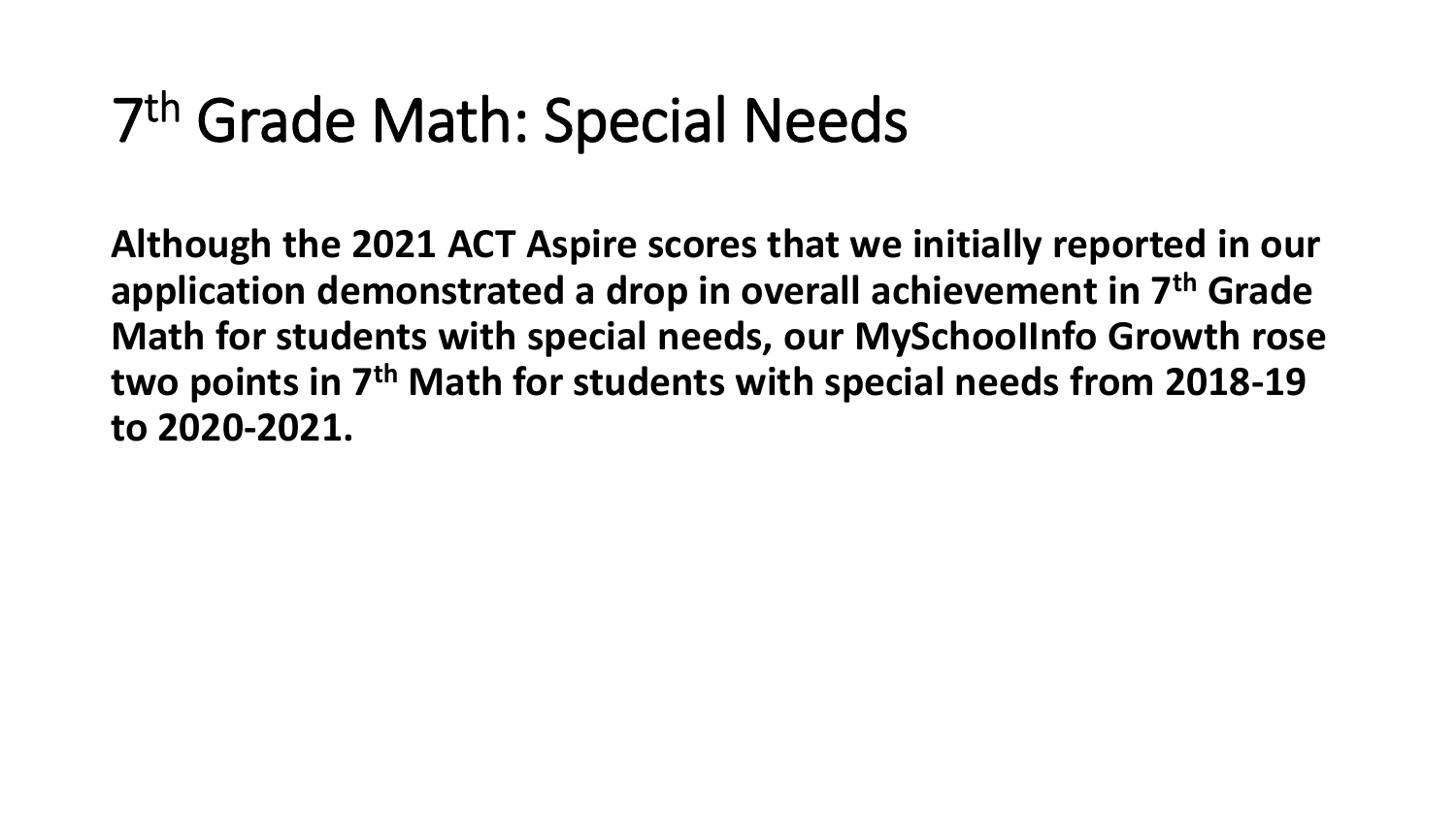

#### **WJHS MySchoolInfo Data: Special Needs 7th Math**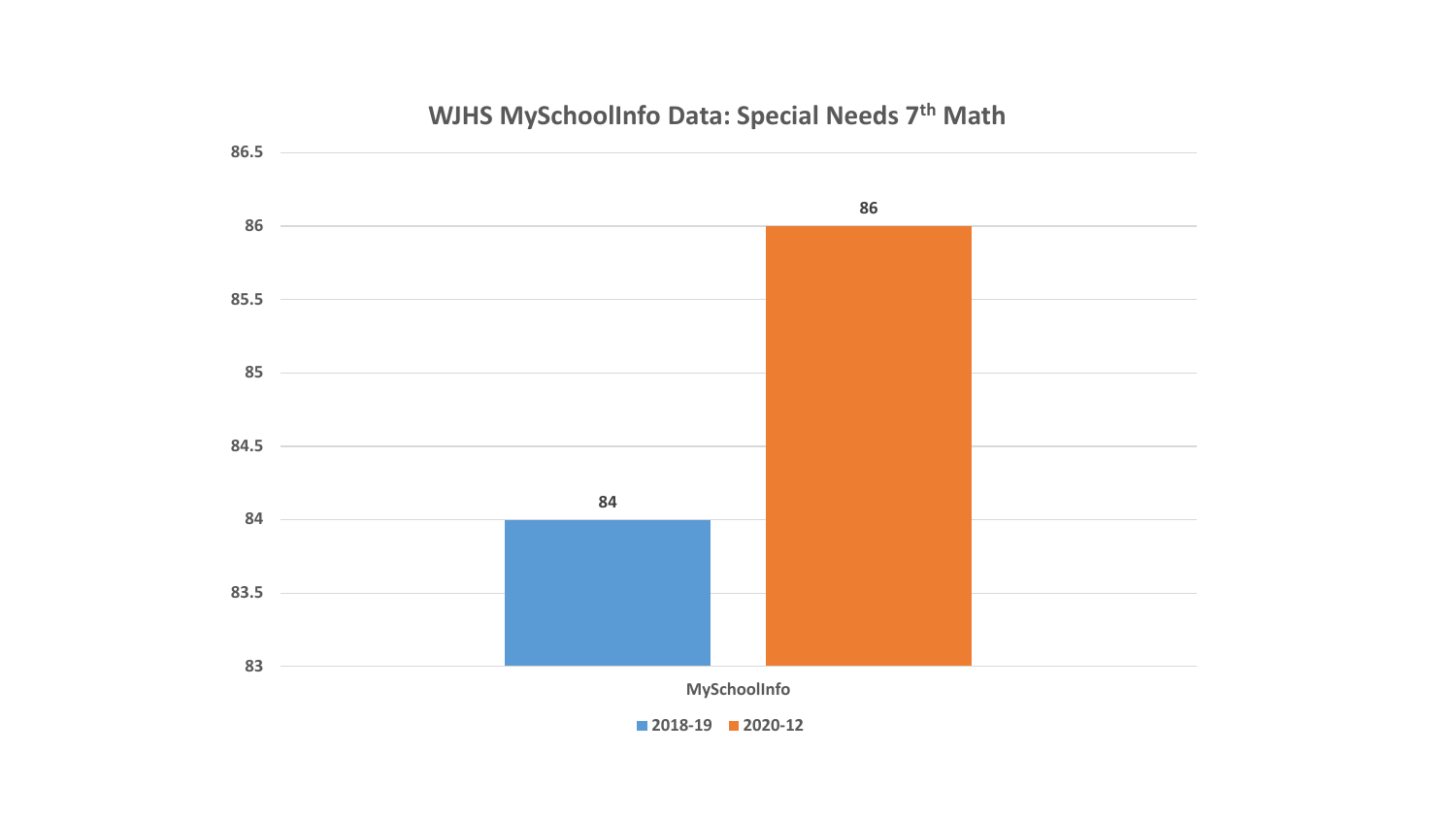## 8<sup>th</sup> Grade Math: Special Needs

**Although the 2021 ACT Aspire scores that we initially reported in our application demonstrated a drop in overall achievement for students with special needs in 8th grade Math, our MySchoolInfo growth scores improved 4% from 2018-2019 to 2020-2021.**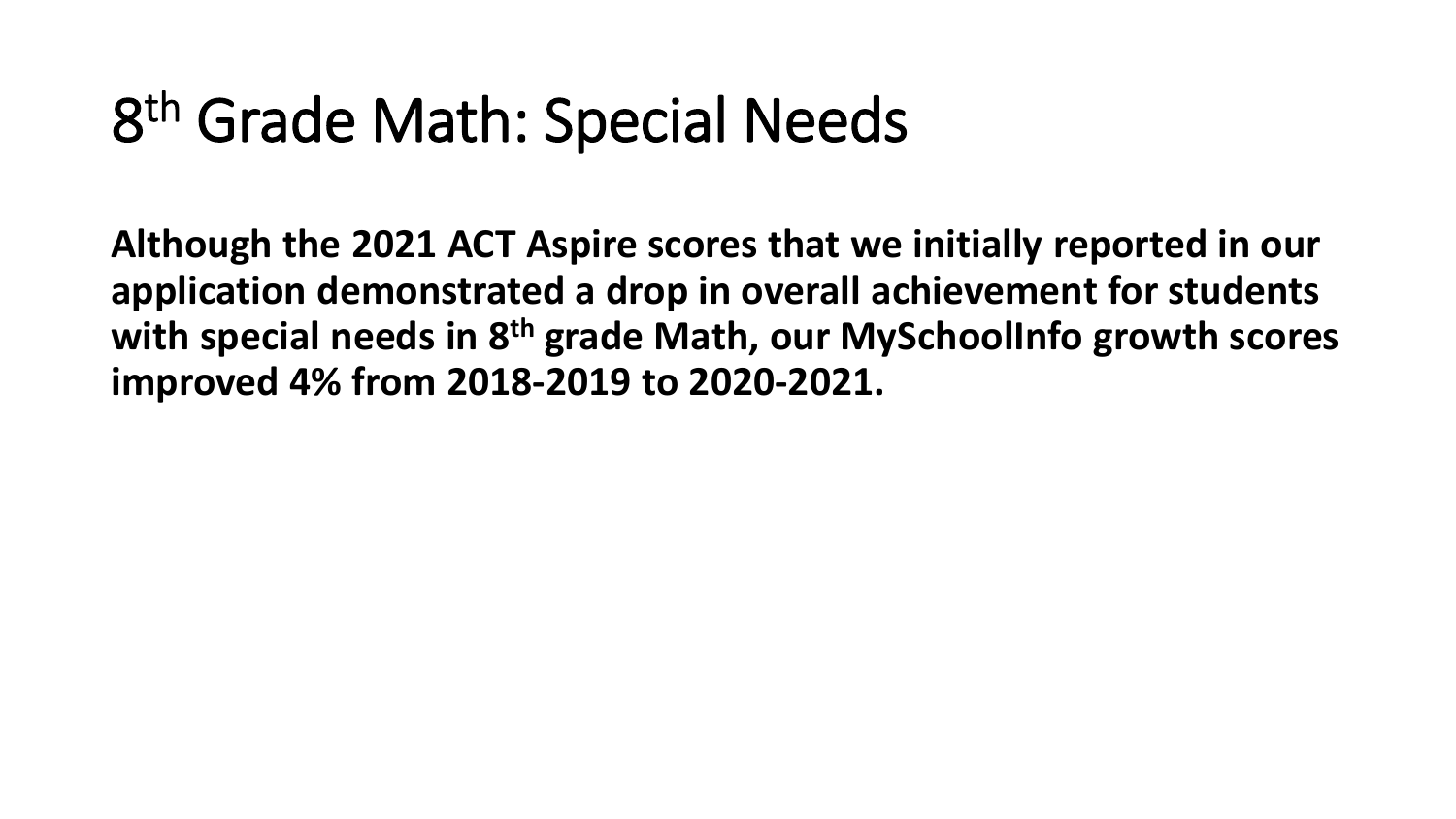

#### **WJHS MySchoolInfo Data: Special Needs 8th Math**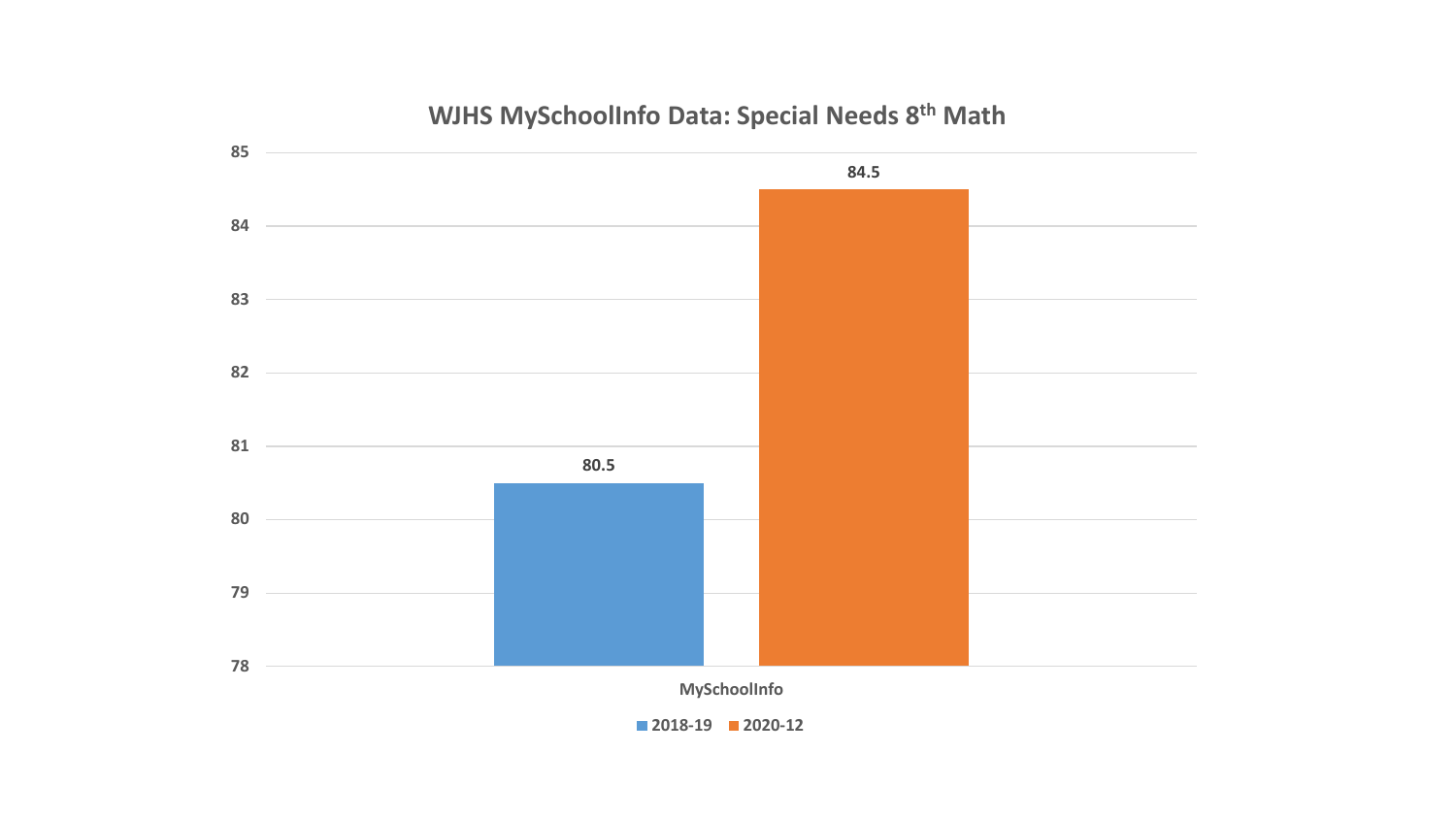## 8 th Grade Science: Special Needs

**Although the 2021 ACT Aspire scores that we initially reported in our application demonstrated a drop in overall achievement for special needs students in 8th Grade Science, our MySchoolInfo indicated a 2.7% increase for this group from 2018-19 to 2020-2021.**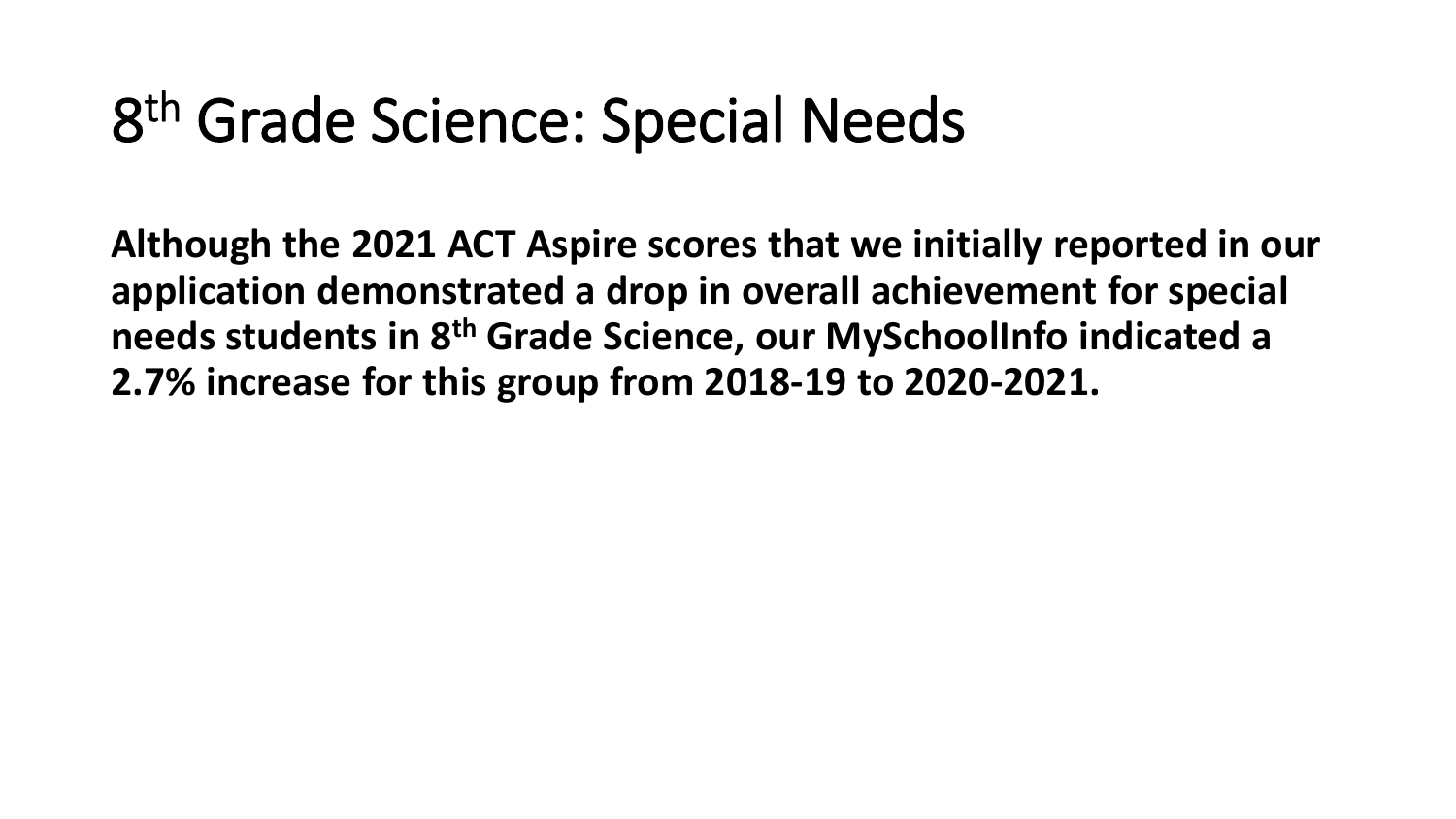

#### **WJHS MySchoolInfo Data: Special Needs 8th Science**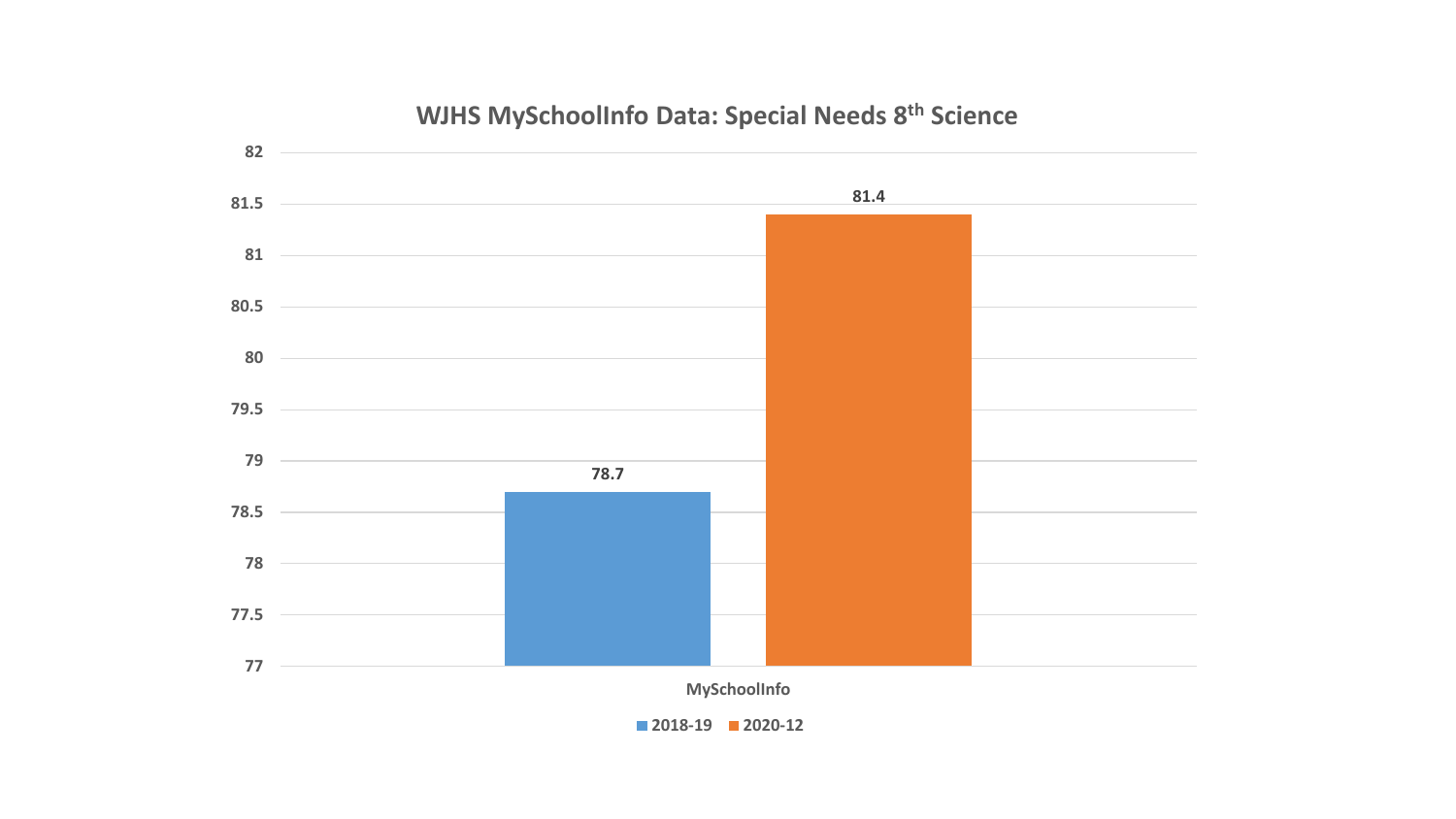## Additional Data for Growth: Students of Color

**The OEP reflects the following positive impact on student achievement for students of color at WJHS from 2016-2017 to 2020-2021:**

- **Value Added Growth up 28% for Hispanic students.**
- **Weighted Achievement up 33% for Hispanic students.**

**MAP Data also demonstrates that our observed growth was higher than our projected for both Hispanic and Multi-Ethnic students (2020-2021)**

**\*Note: Breakout results for other ethnic groups aren't available because low overall numbers of students in for those demographic categories.**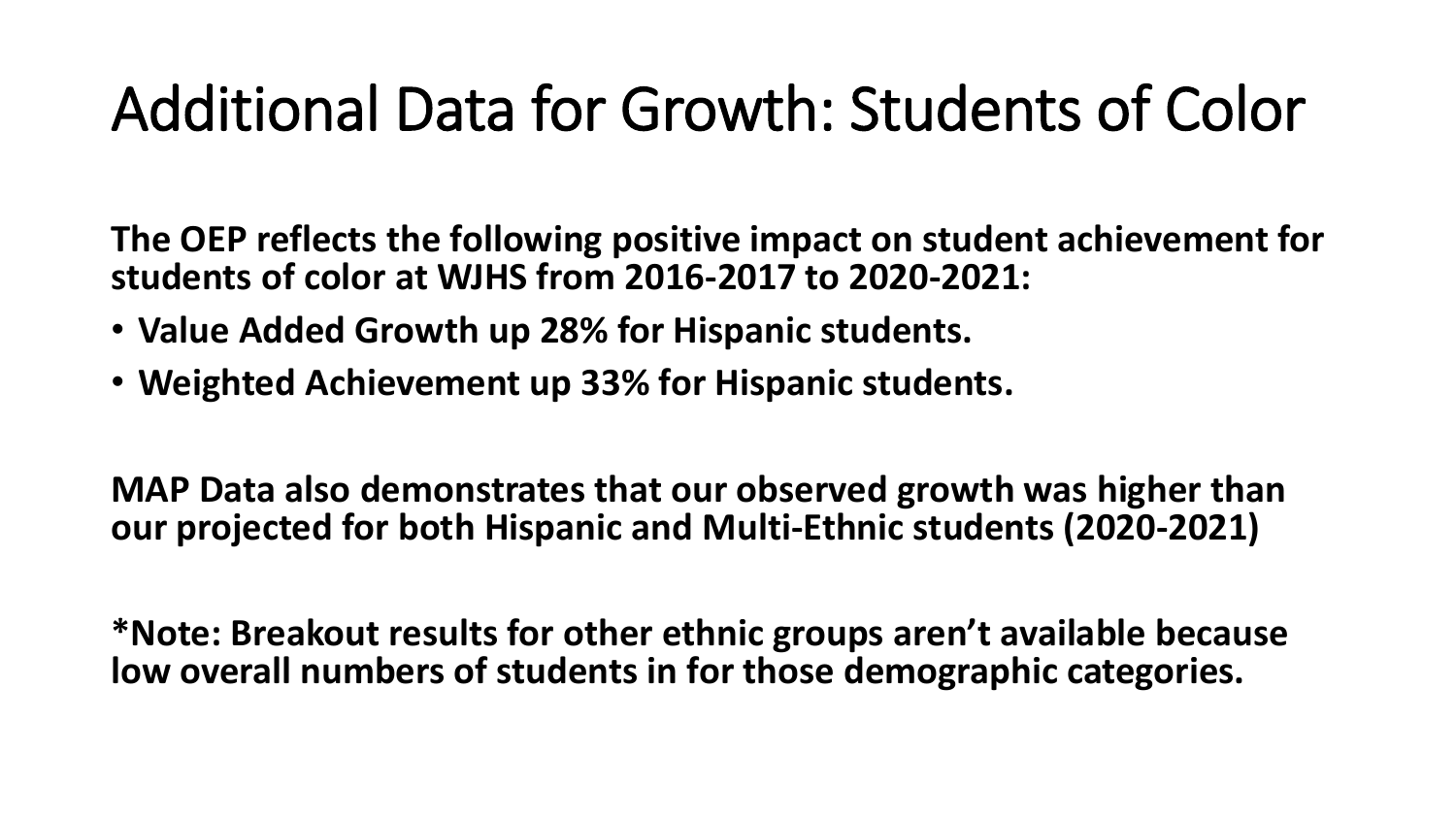

#### **OEP Growth/Achievement Data: Hispanic Students**

**2016-2017 2020-2021**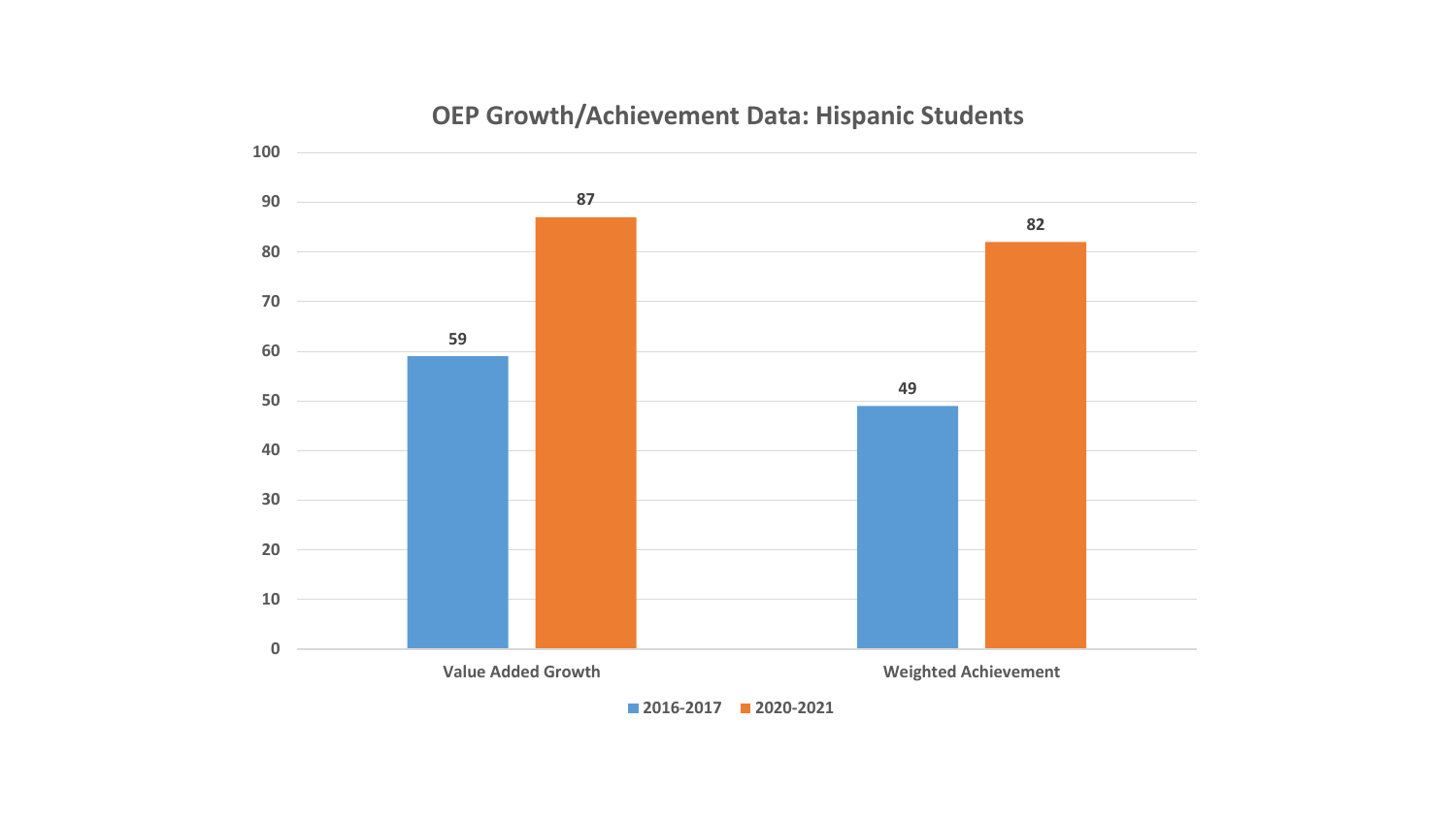### **MAP Math Data (Projected vs. Observed Growth): Students of Color**

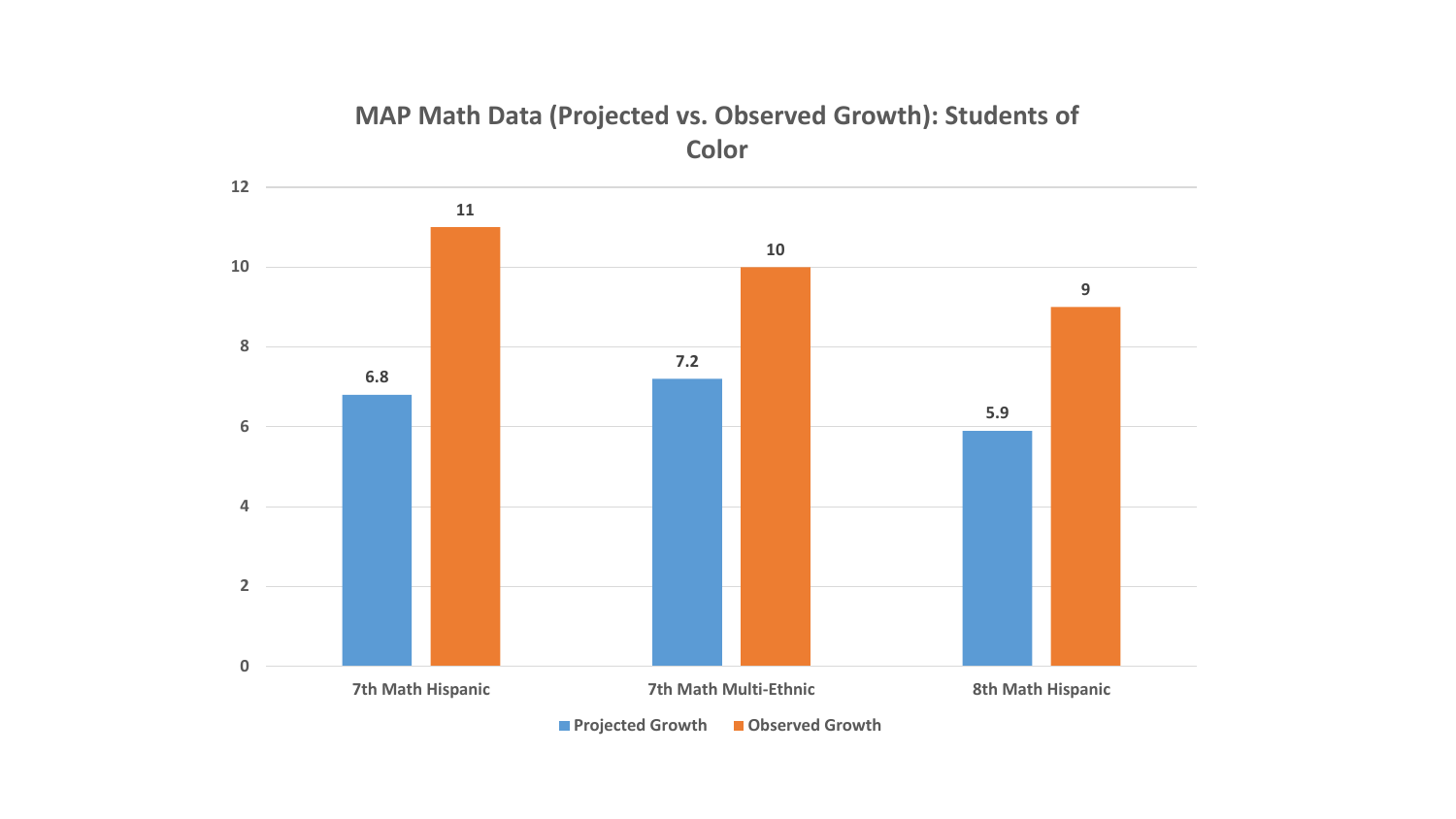### Additional Data for Growth: Students of Color

**MySchoolInfo data reflects growth in 7th and 8th grade for both Reading and Math for Hispanic students from 2018-2019 to 2020- 2021.**

**\*No breakout reports available for other groups because of low total numbers of those demographic categories.**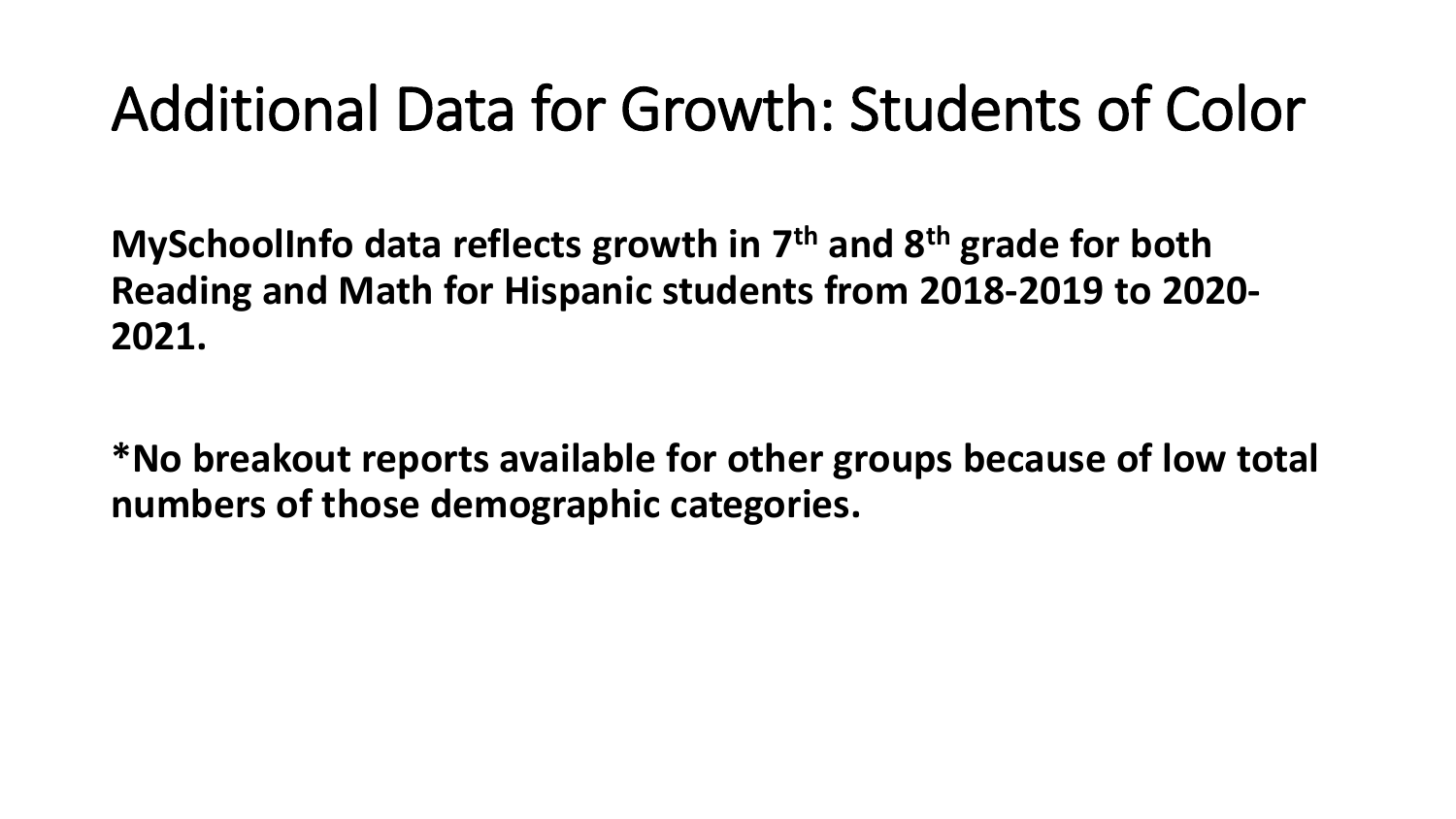

#### **MySchoolInfo Growth Percentile Rank for Hispanic Students**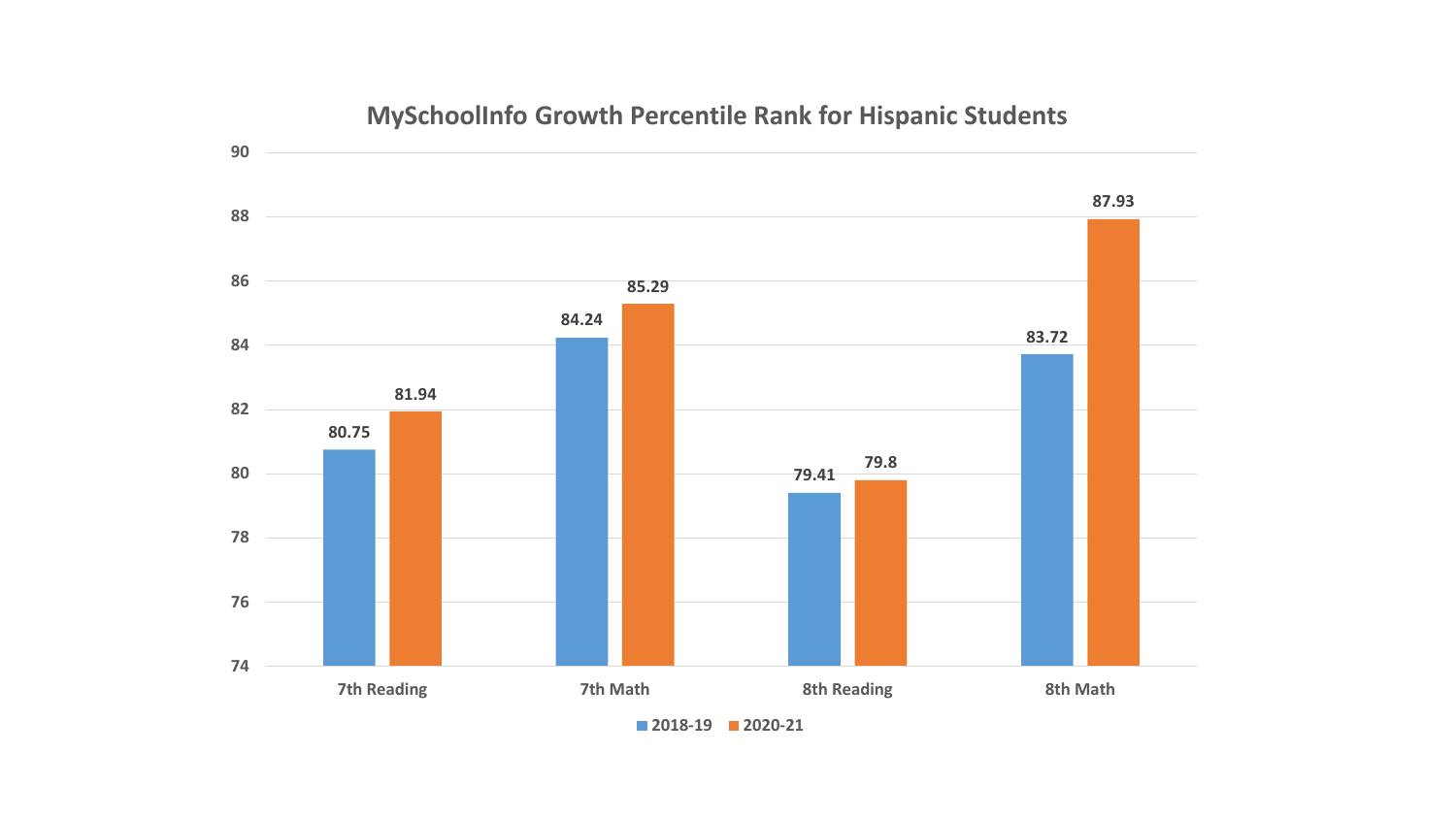

#### **MySchoolInfo Growth Percentile Rank for Hispanic Students**

**2018-19 2020-21**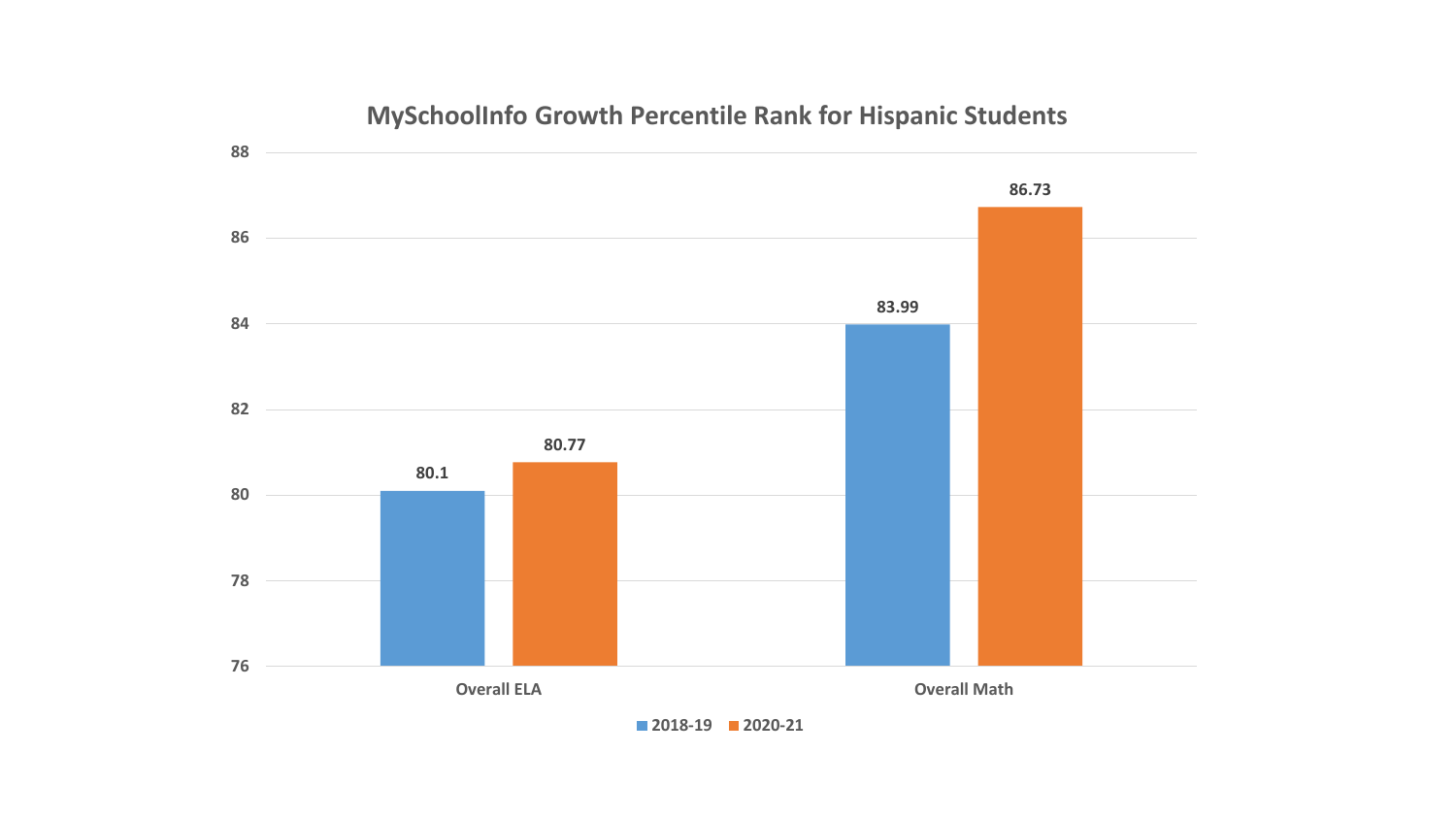### Additional Data for Growth: Economically Disadvantaged

**MySchoolInfo data reflects overall growth in for both ELA and Math economically disadvantaged students from 2018-2019 to 2020-2021.**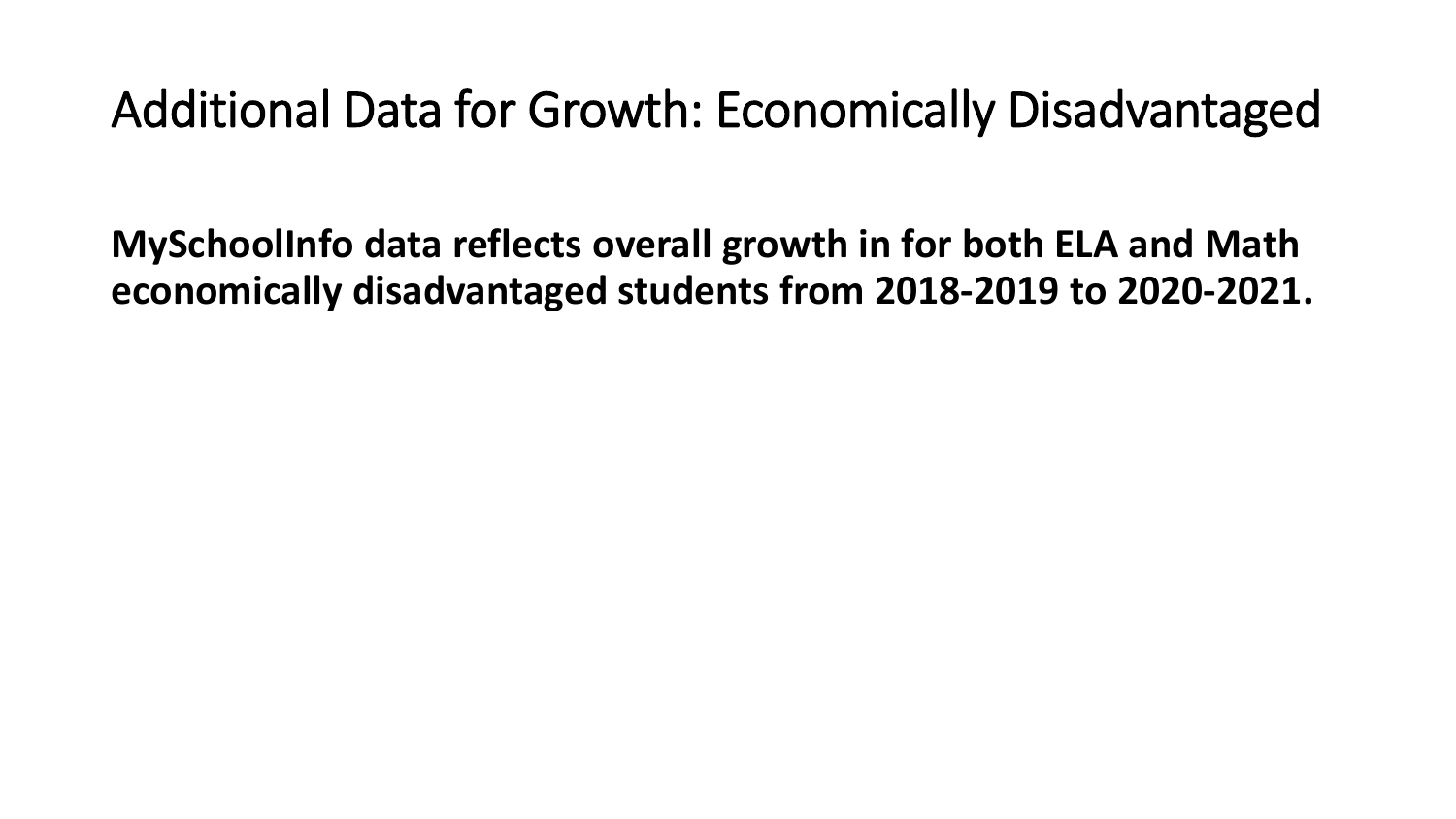#### **MySchoolInfo Growth Percentile Rank for Economically Disadvantaged Students**

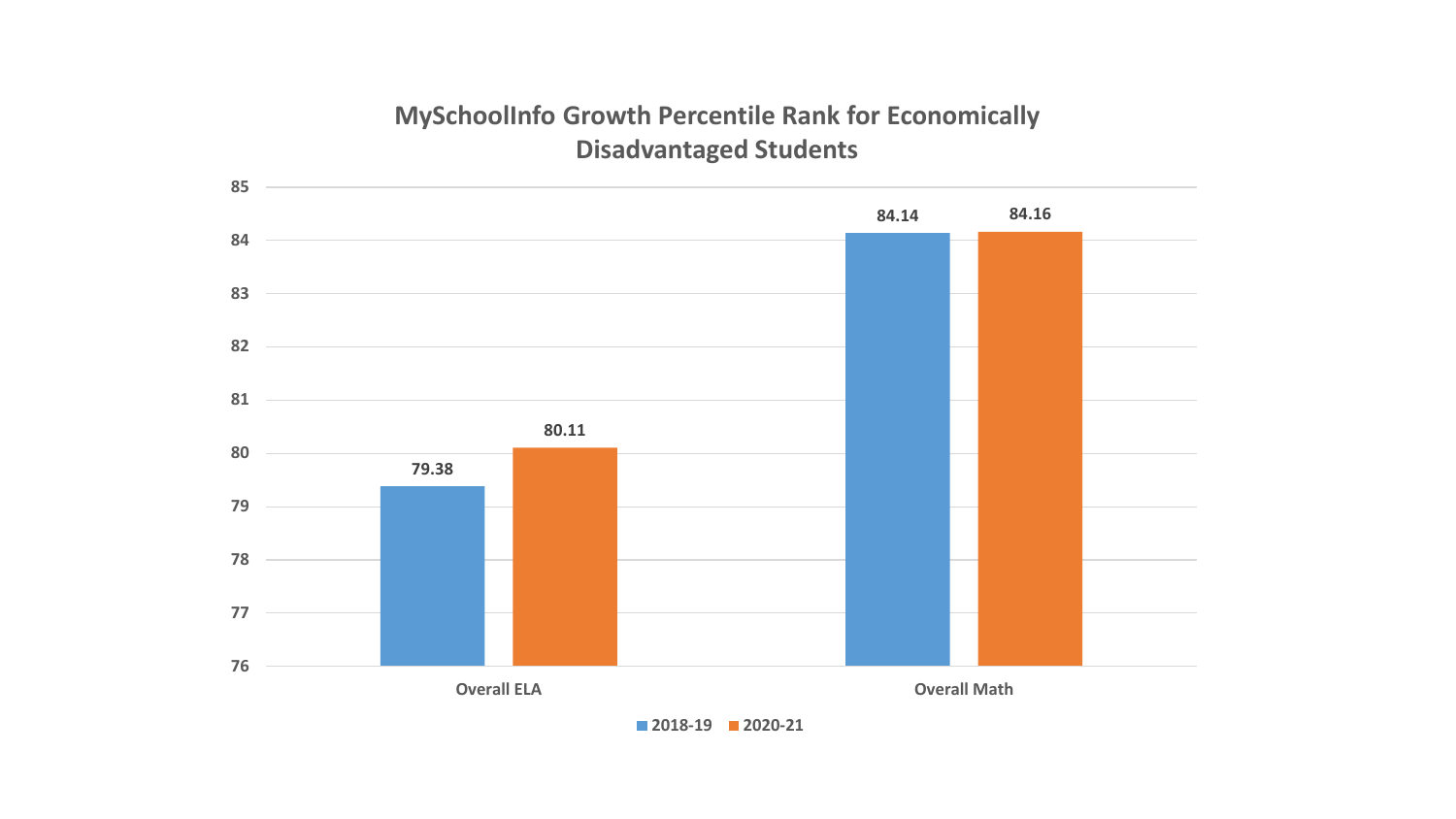### MySchoolInfo Growth Score Increase

**MySchoolInfo data reflects growth in ELA, Math, and Science for Hispanic, economically disadvantaged, and special needs students from 2018-2019 to 2020-2021.**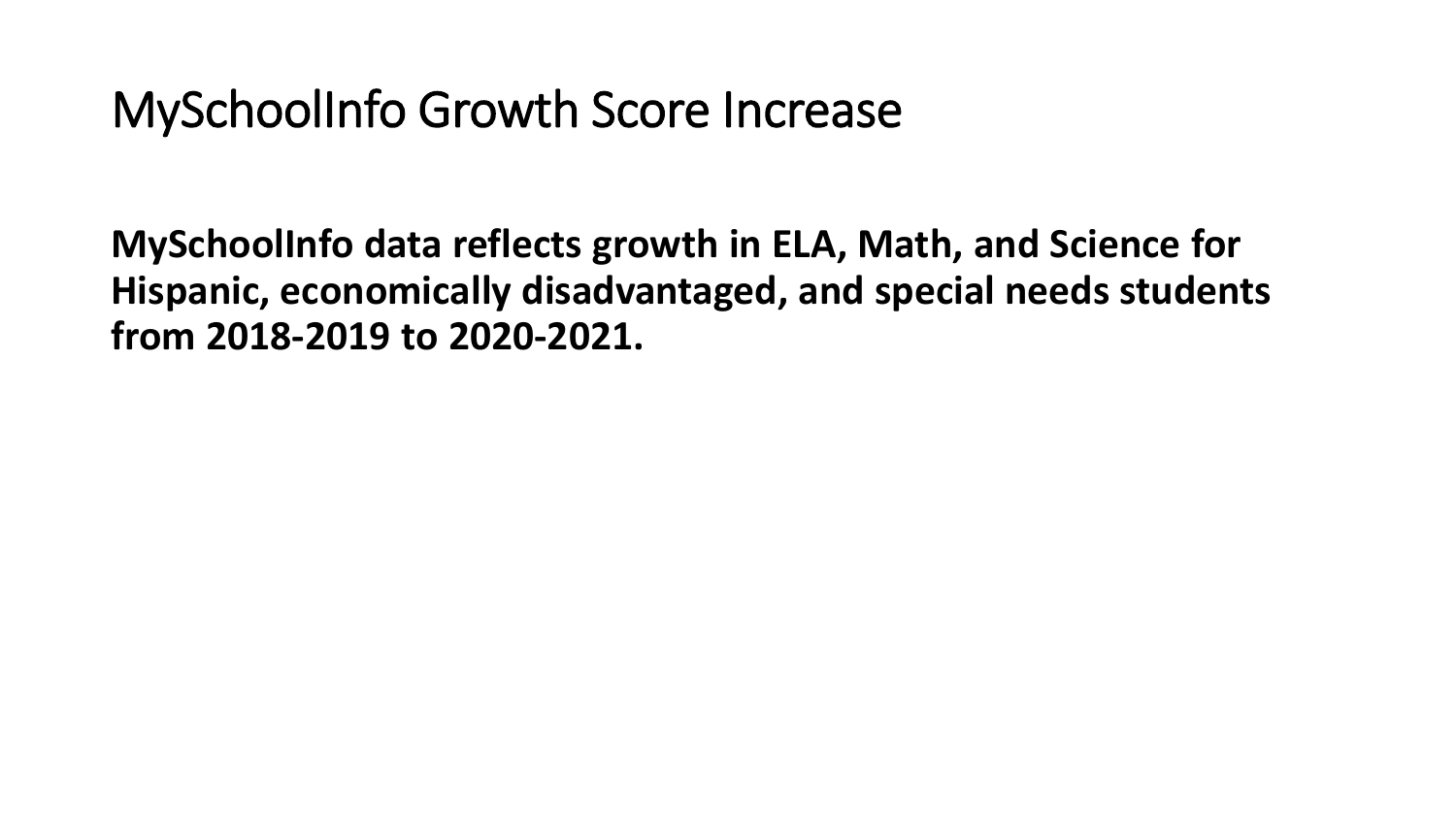#### **Overall Reading WJHS MySchoolInfo Growth Scores 2018-19 to 2020-2021**

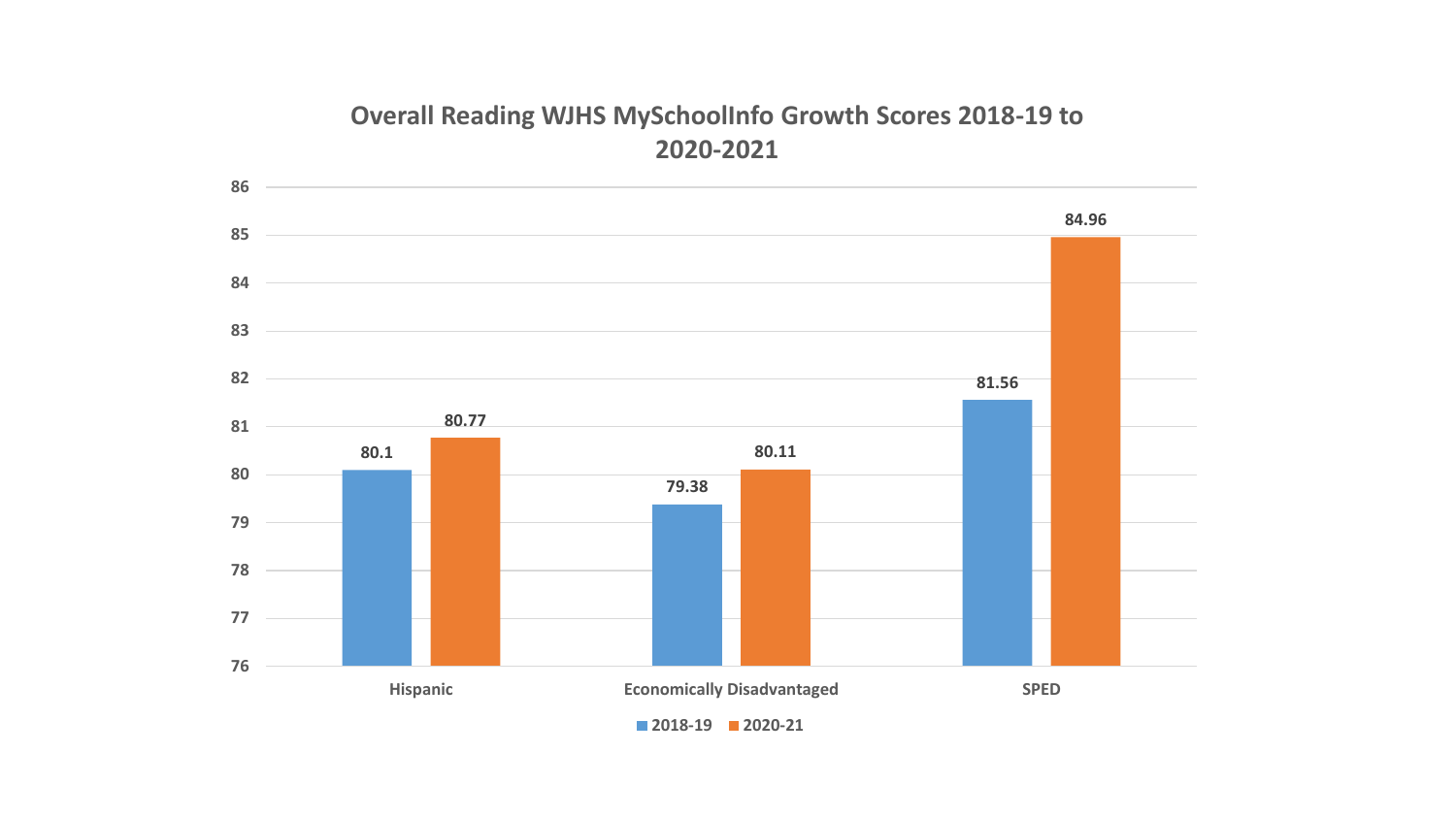#### **Overall Math WJHS MySchoolInfo Growth Scores 2018-19 to 2020- 2021**

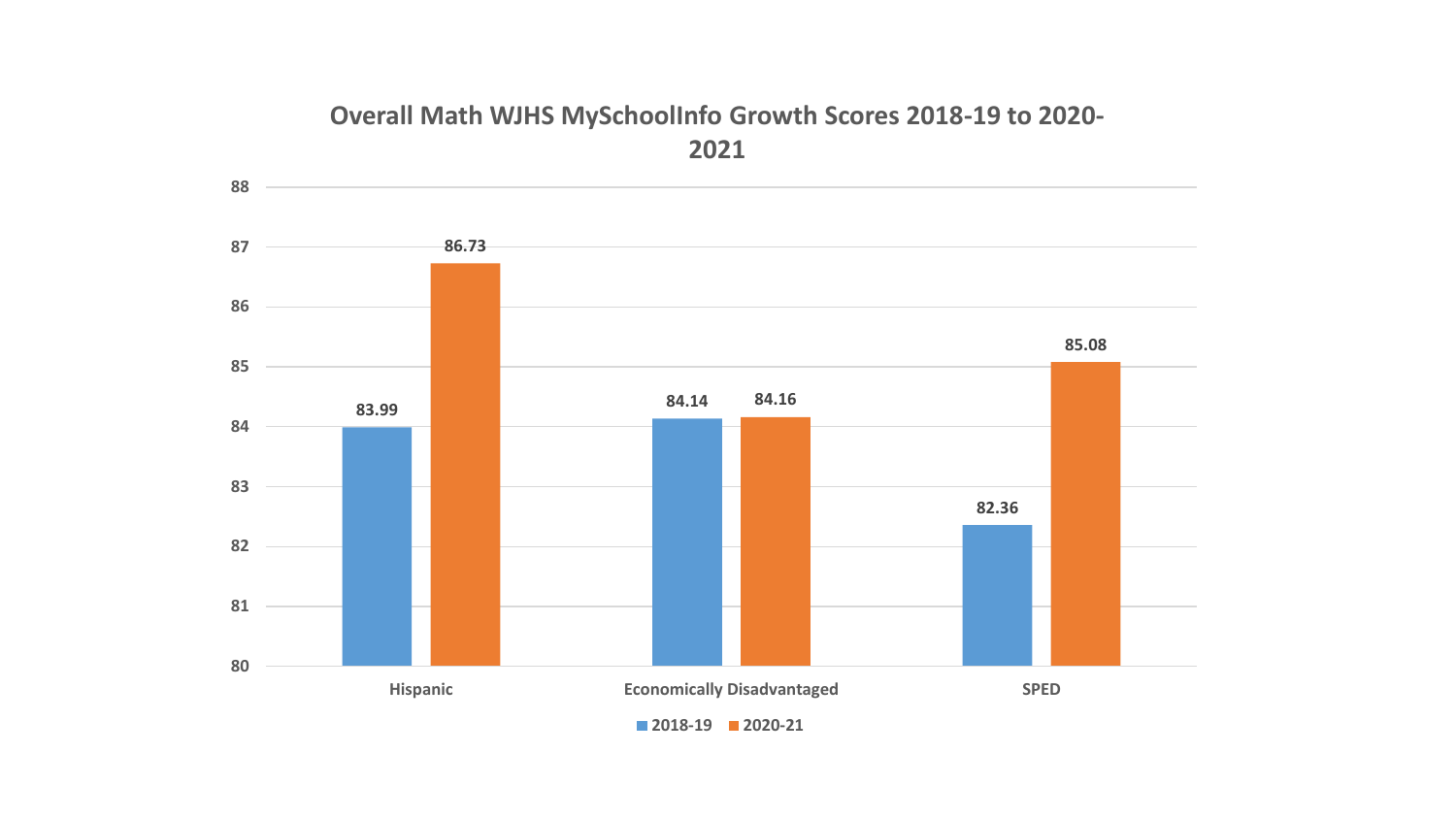#### **Overall Science WJHS MySchoolInfo Growth Scores 2018-19 to 2020-2021**